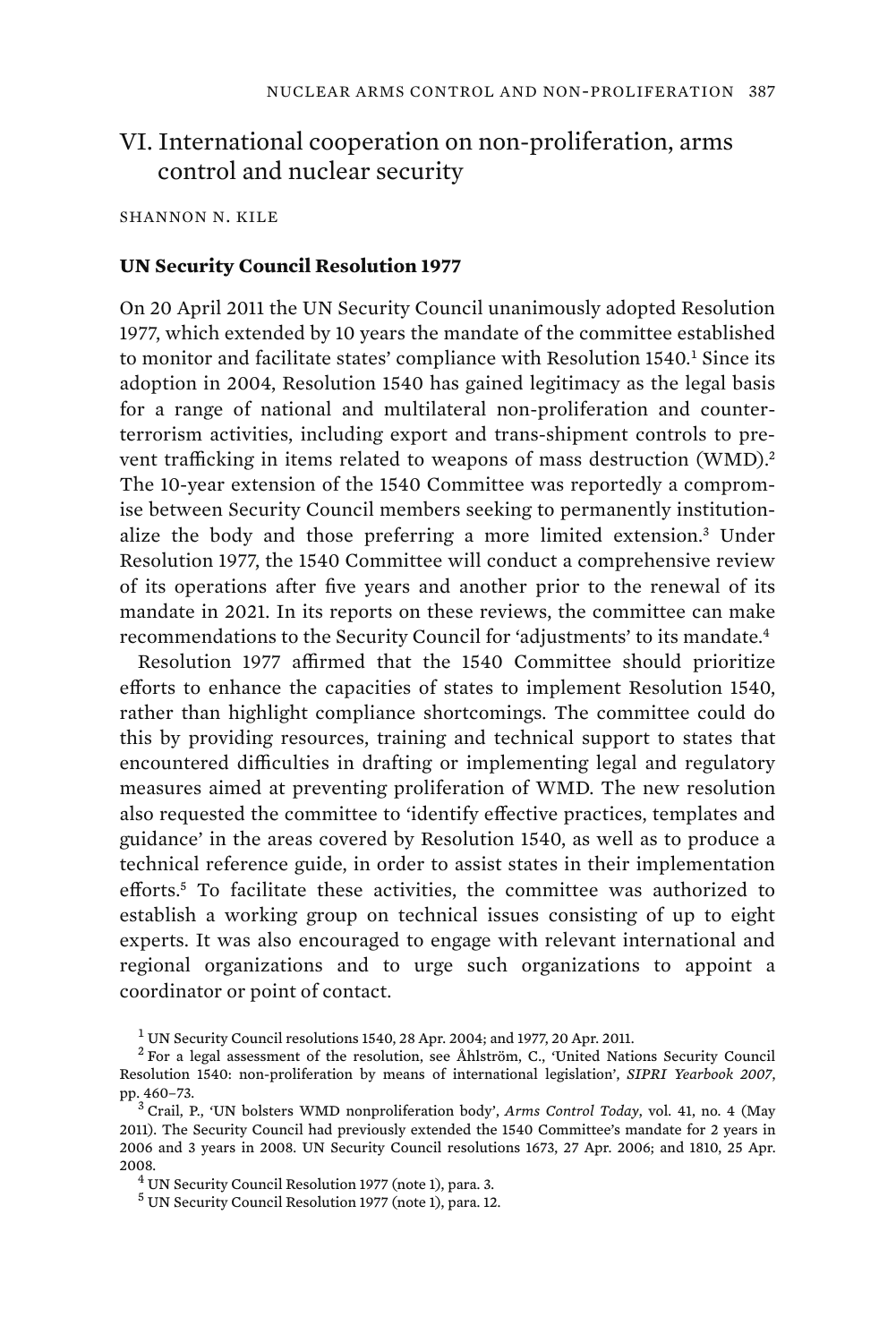## **Extension of the Group of Eight's Global Partnership programme**

Concern about the risk of nuclear material falling into the hands of nonstate actors who could use it for terrorist purposes has impelled leading industrialized countries to invest resources in strengthening selected countries' national measures for protecting nuclear materials and facilities. This concern was evident in the decision taken at the 2002 Group of Eight (G8) summit, held in Kananaskis, Canada, to create the Global Partnership against the Spread of Weapons and Materials of Mass Destruction.<sup>6</sup> The Global Partnership was established to support cooperative projects aimed at addressing non-proliferation, disarmament, counterterrorism and nuclear safety issues. The partner countries pledged to provide up to \$20 billion for such efforts over 10 years.

On 27 May 2011, at a summit meeting held in Deauville, France, the heads of state and government of the G8 countries announced that they had agreed to extend the Global Partnership for an unspecified period beyond its 2012 expiration and would encourage additional countries to participate in its activities.<sup>7</sup> The extended programme would continue to focus on the threat-reduction priorities adopted at the 2008 G8 summit.<sup>8</sup> These concentrated on activities for enhancing nuclear and radiological security, ensuring biosecurity and facilitating national implementation of export controls under UN Security Council Resolution 1540.<sup>9</sup> At the same time, the leaders reaffirmed their commitment to completing priority projects in Russia.<sup>10</sup>

The G8 leaders did not pledge a specified amount of money to support the extended Global Partnership. Instead, the 23 states currently participating in the initiative would discuss assistance needs and additional threat-reduction projects, and the partners would later 'decide on funding of such projects on a national, joint, or multilateral basis'.<sup>11</sup>

6 G8 Kananaskis Summit 2002, 'The G8 Global Partnership against the Spread of Weapons and Materials of Mass Destruction', 27 June 2002. For a brief description and list of members of the G8 see annex B in this volume.

 ${\rm ^7}$  G8 Deauville Summit 2011, 'Report on the G8 Global Partnership against the Spread of Weapons and Materials of Mass Destruction', 26-27 May 2011.

 G8 Deauville Summit 2011, 'G8 Global Partnership: assessment and options for future programming', 26–27 May 2011. <sup>9</sup>

 G8 Hokkaido Summit 2008, 'Report on the G8 Global Partnership', 8 July 2008, <http://www. g8.utoronto.ca/summit/2008hokkaido/2008-gp.pdf>, para. 33. 10 Global Partnership project activities initially focused on 5 priority activities, primarily in

Russia: (*a*) constructing chemical weapon destruction facilities; (*b*) dismantling decommissioned Russian nuclear submarines; (*c*) redirecting employment of scientists formerly working on WMDrelated activities to peaceful civilian endeavours; (*d*) disposing of weapon-usable fissile material; and (*e*) improving the physical protection of facilities and enhancing the custodial security of nuclear material.  $11$  G8 Deauville Summit 2011, 'G8 Declaration: renewed commitment for freedom and dem-

ocracy', 26–27 May 2011, para. 78; and G8 Deauville Summit 2011, 'Declaration on non-proliferation and disarmament', 26–27 May 2011, para. 25.